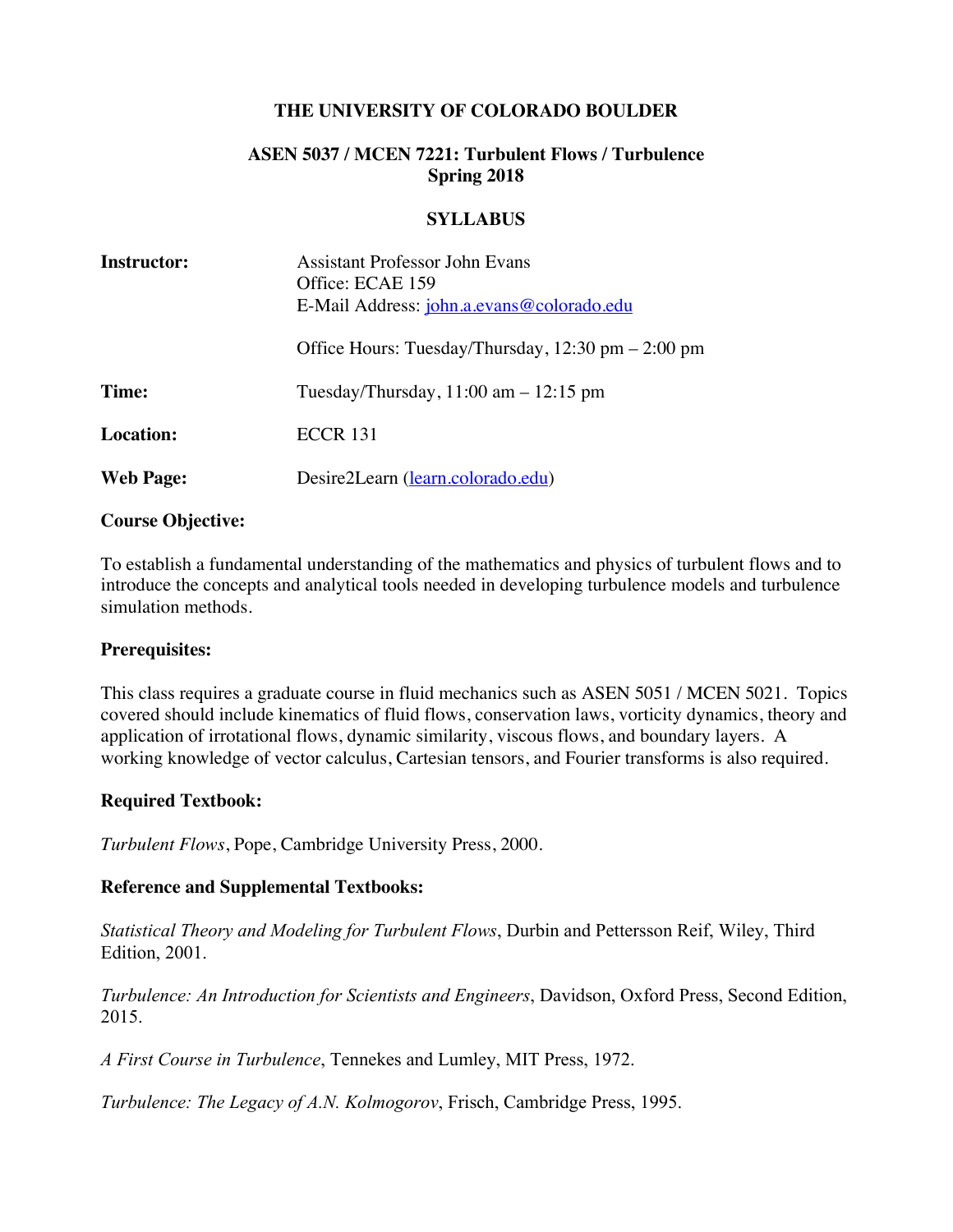# **Topics:**

## **1. Turbulence Theory**

- a. Statistical Description of Turbulence
- b. Mean Flow Equations
- c. Free Shear Flows
- d. Wall-Bounded Flows
- e. The Scales of Turbulent Motion

## **2. Turbulence Modeling and Simulation**

- a. Direct Numerical Simulation (DNS)
- b. Reynolds Averaged Navier-Stokes (RANS) Models
	- i. Turbulent Viscosity Models
	- ii. Reynolds Stress Transport Models
- c. Large Eddy Simulation (LES)

### **Class Format:**

The class meets twice a week for an hour and fifteen minutes of formal lecture and discussion.

## **Grading:**

40% Homework Assignments 20% Midterm Exam 15% Literature Review Project 25% CFD Project

Grades will be posted to the class website on Desire2Learn.

### **Reading Assignments:**

Reading assignments are assigned frequently through the course website and are to be completed before lecture. The lecture should help to clarify and supplement what students have read. If a student has any questions on the reading material, he or she should contact the instructor by e-mail who will address the question during lecture.

### **Homework Policy:**

There will be six homework assignments throughout the semester, and students will have approximately two weeks to complete each assignment, with the exception of the final assignment. Students should make an effort to turn in assignments that are organized, professional looking, and legible. Students must staple their work (no paperclips or dog-ears). Very messy work will be returned to a student ungraded and a score of zero will be recorded. Final answers should be indicated with an arrow, underline, or box. Multiple answers (when only one is required) will be counted as incorrect.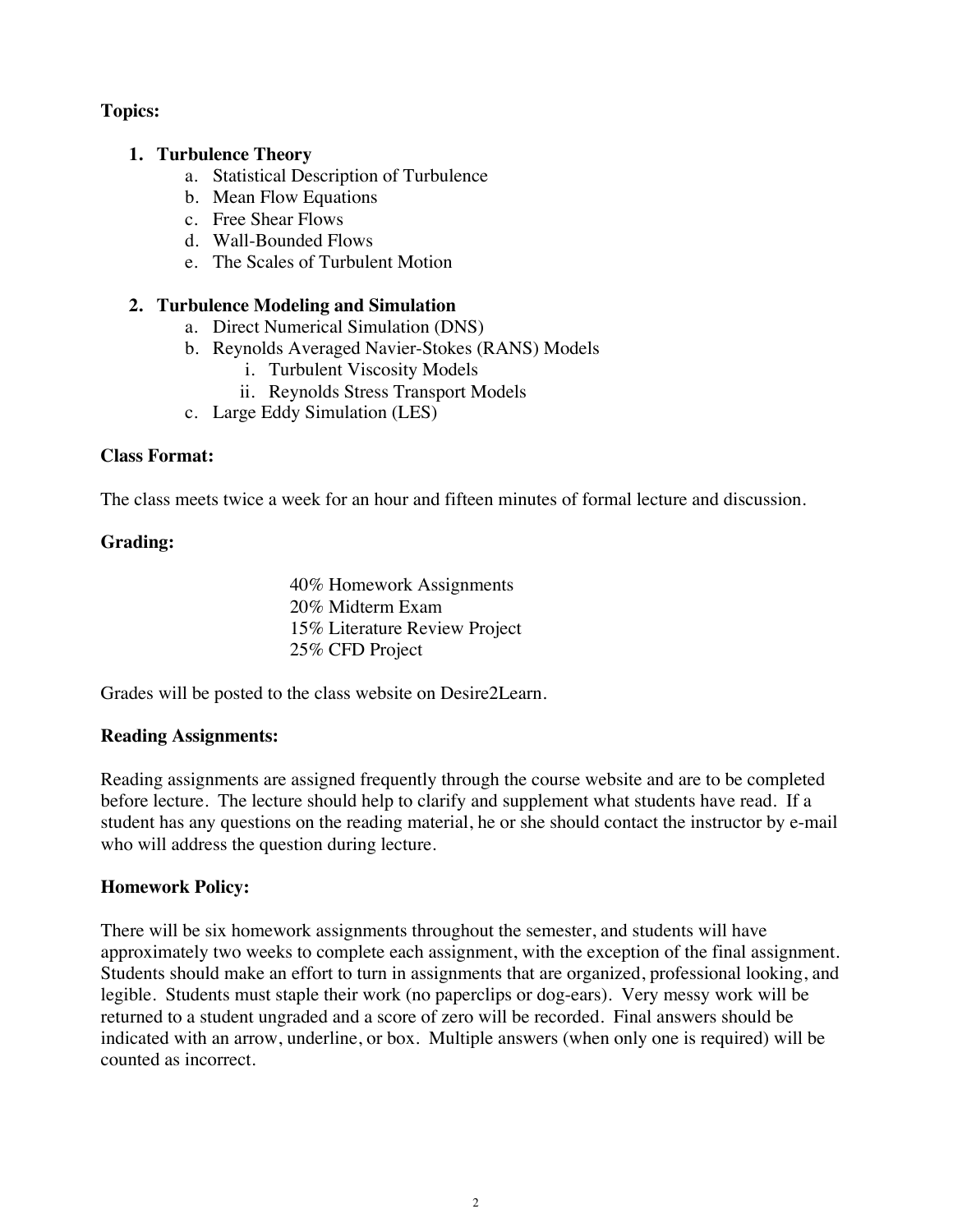*Homework is due at the start of class on the due date***.** Late assignments will not be accepted, though there will be a five-minute grace period. If a student will be unable to attend class, he or she may submit his or her homework early by slipping it under the instructor's door.

Collaboration is permitted on homework. This means students may discuss the means and methods for solving problems and even compare answers, but students are not free to copy someone's assignment. The work that a student turns in must be his or her own – copying is not allowed for any assignment and will not be tolerated. Students who are caught copying (or providing his or her assignment to another) will receive an "F" for the course and reported to the Dean's office for further punitive action.

# **Examination Policy:**

The midterm examination will cover all "Turbulence Theory" material in the course including lecture, discussions, and homework. The midterm examination will be take-home and open-book.

Collaboration on the midterm examination will not be tolerated. Students who are caught in these activities will receive an "F" for the course and reported to the Dean's office for further punitive action. Students are free to ask the instructor any clarification questions.

# **Literature Review Project:**

A literature review project will be assigned during the fourth week of the semester. For this project, students will review a highly-cited journal article on either turbulence theory or turbulence modeling and simulation. The deliverable of the project will consist of a review paper which summarizes the main results of the article, reflects on the impact of the article, and identifies what new questions the article raises.

# **CFD Project:**

A CFD project will be assigned before the spring break. For this project, students will explore the utility and effectiveness of turbulence modeling and simulation using either commercial or opensource CFD software. The deliverables of the project will consist of both a paper and an in-class presentation. A list of possible topics will be given out, but students may also elect to propose their own topic.

### **Accommodation for Disabilities:**

If you qualify for accommodations because of a disability, please submit your accommodation letter from Disability Services to your faculty member in a timely manner so that your needs can be addressed. Disability Services determines accommodations based on documented disabilities in the academic environment. Information on requesting accommodations is located on the Disability Services website (www.colorado.edu/disabilityservices/students). Contact Disability Services at 303-492-8671 or dsinfo@colorado.edu for further assistance. If you have a temporary medical condition or injury, see Temporary Medical Conditions under the Students tab on the Disability Services website and discuss your needs with your professor.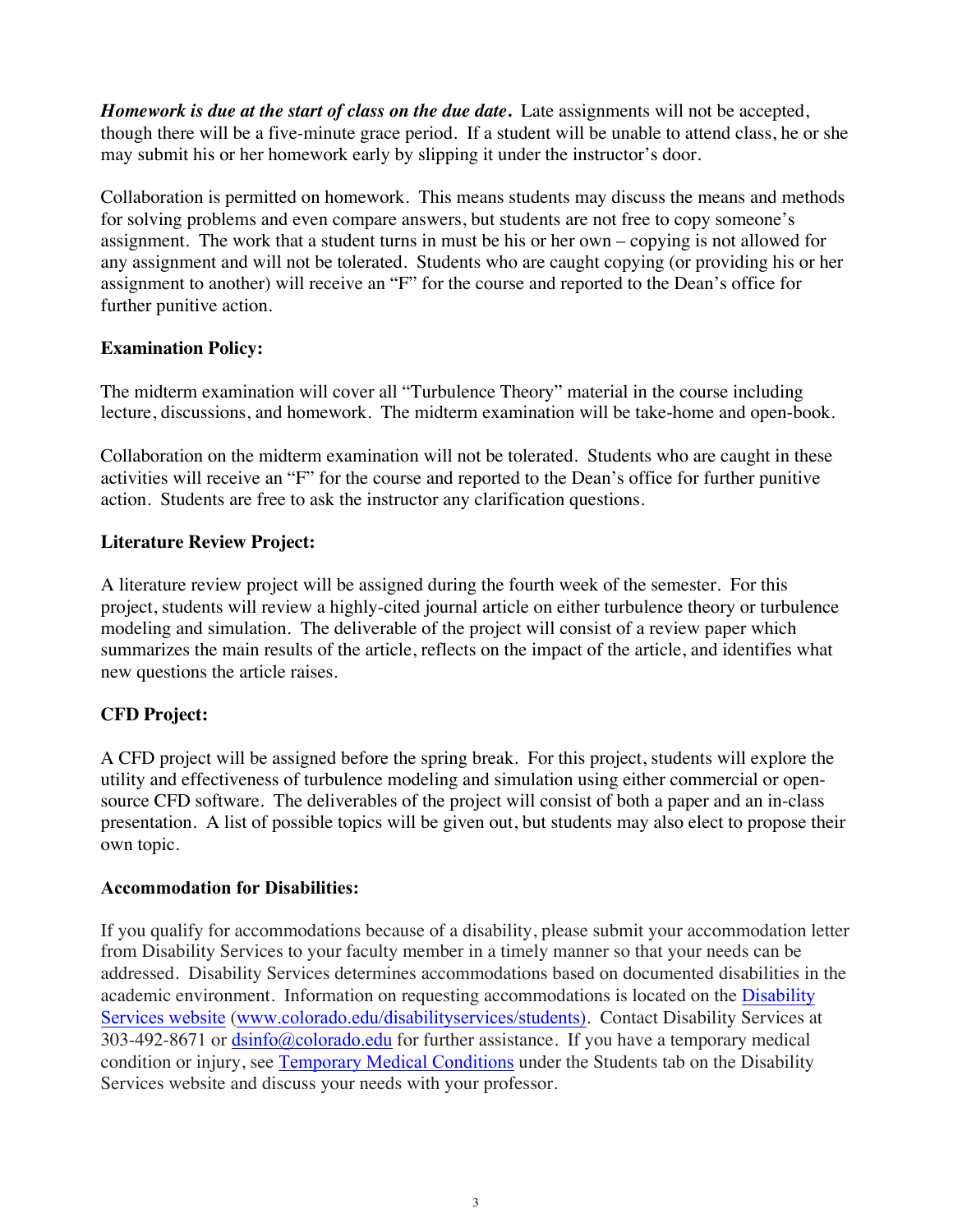## **Religious Holidays:**

Campus policy regarding religious observances requires that faculty make every effort to deal reasonably and fairly with all students who, because of religious obligations, have conflicts with scheduled exams, assignments or required attendance. In this class, you must let the instructors know of any such conflicts within the first two weeks of the semester so that we can work with you to make arrangements. See campus policy regarding religious observances for full details.

### **Classroom and On-Campus Behavior:**

Students and faculty each have responsibility for maintaining an appropriate learning environment, not only while in class, but *also while working outside of class such as in labs and study areas.* Those who fail to adhere to such behavioral standards may be subject to discipline. Professional courtesy and sensitivity are especially important with respect to individuals and topics dealing with differences of race, color, national origin, sex, pregnancy, age, disability, creed, religion, sexual orientation, gender identity, gender expression, veteran status, political affiliation, or political philosophy. Class rosters are provided to the instructor with the student's legal name. We will gladly honor your request to address you by an alternate name or gender pronoun. Please advise us of this preference early in the semester so that we may make appropriate changes to our records. For more information, see the policies on classroom behavior and the student code.

## **Discrimination and Harassment:**

The University of Colorado Boulder (CU Boulder) is committed to maintaining a positive learning, working, and living environment. CU Boulder will not tolerate, both in-class and outside of class, acts of sexual misconduct, discrimination, harassment, or related retaliation against or by any employee or student. CU's Sexual Misconduct Policy prohibits sexual assault, sexual exploitation, sexual harassment, intimate partner abuse (dating or domestic violence), stalking, or related retaliation. CU Boulder's Discrimination and Harassment Policy prohibits discrimination, harassment, or related retaliation based on race, color, national origin, sex, pregnancy, age, disability, creed, religion, sexual orientation, gender identity, gender expression, veteran status, political affiliation, or political philosophy. Individuals who believe they have been subject to misconduct under either policy should contact the Office of Institutional Equity and Compliance (OIEC) at 303-492-2127. Information about the OIEC, the above referenced policies, and the campus resources available to assist individuals regarding sexual misconduct, discrimination, harassment, or related retaliation can be found at the OIEC website.

# **Honor Code:**

All students enrolled in a University of Colorado Boulder course are responsible for knowing and adhering to the academic integrity policy. Violations of the policy may include: plagiarism, cheating, fabrication, lying, bribery, threat, unauthorized access to academic materials, clicker fraud, resubmission, and aiding academic dishonesty. All incidents of academic misconduct will be reported to the Honor Code Council (honor@colorado.edu; 303-735-2273). Students who are found responsible of violating the academic integrity policy will be subject to nonacademic sanctions from the Honor Code Council as well as academic sanctions from the faculty member. Additional information regarding the academic integrity policy can be found at http://honorcode.colorado.edu.